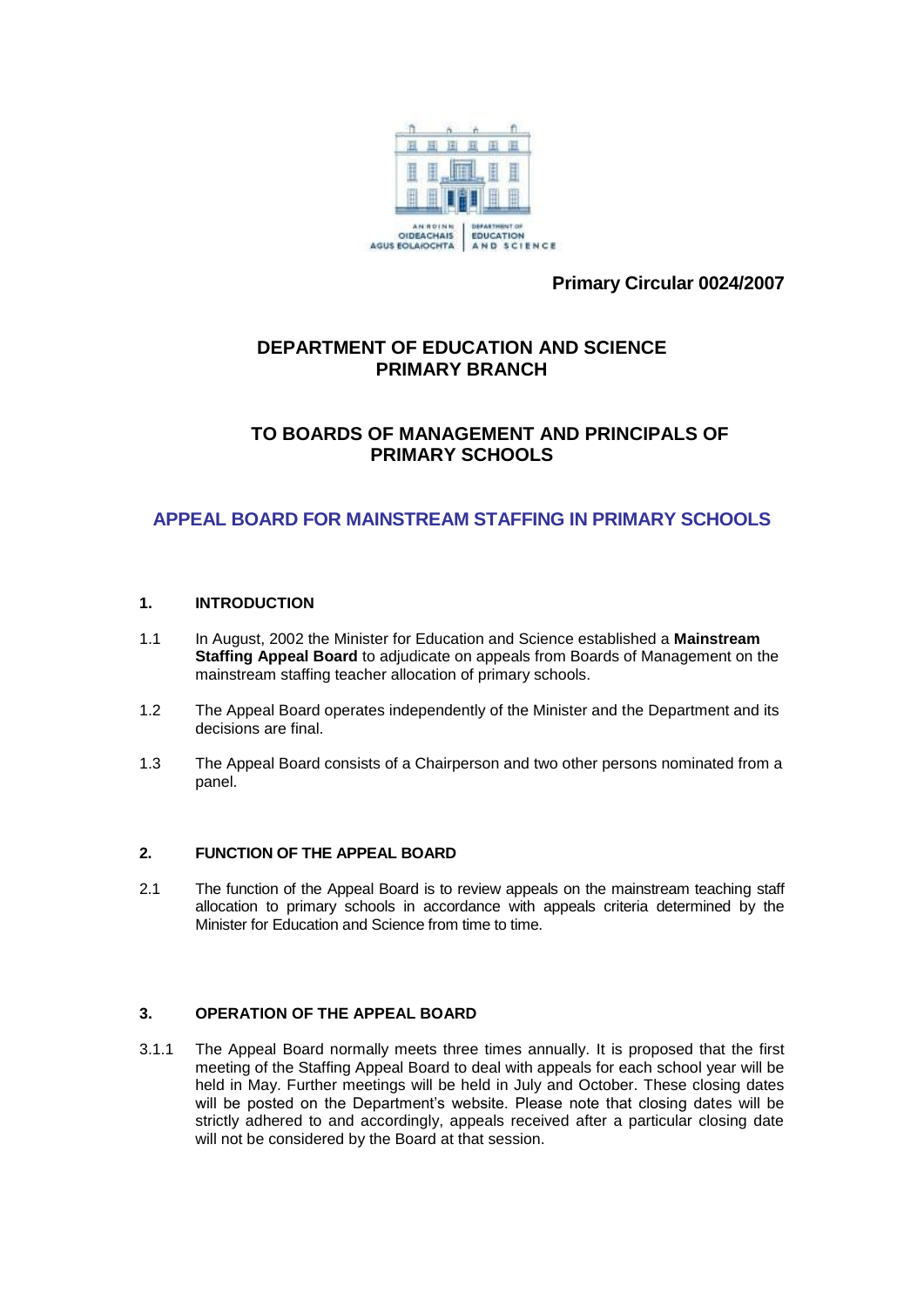3.2 A Board of Management **may** appeal only once in a particular case.

The Appeal Board's adjudication will be regarded as a final determination in relation to the post(s) and **no further appeal shall be considered**.

It should be noted that the Appeal Board will **not** accept applications directly from parents, individual teachers or other third parties; the application must be made by the Board of Management. Representations to individual members of the Appeal Board by a Board of Management or a person acting on behalf of a Board of Management will not be allowed.

**3.3 Where a school is due to lose a post, the teacher will remain on the panel, open to redeployment offers, irrespective of the appeal application. A teacher may not refuse an offer of an appointment from another school on the basis that the school to which s/he is attached is awaiting a decision on an appeal to the Appeal Board.**

#### **4. APPEALS CRITERIA**

- 4.1 Following consultation with the Appeal Board and in the light of experience of appeal applications to date, a change to the criterion under developing school status has been agreed and is set out at (c) below. The criterion under the heading of Giving Children an Even Break and Breaking the Cycle has been removed.
- 4.2 The provisions of the staffing schedule shall apply unless the Appeal Board determines that a departure is warranted. The Appeal Board may only determine that a departure is warranted in the circumstances outlined at (a) to (c) below.
	- (a) Where a departure from the staffing schedule is warranted to meet exceptional accommodation difficulties such as schools operating on a split site for a period following amalgamation or prior to the provision of a permanent building.
	- **(b)** Where the Board is satisfied on the basis of verifiable evidence that the required pupil numbers were enrolled in September or October, but, due to circumstances outside the control of the school, were not enrolled on the 30<sup>th</sup> September. **However, for staffing purposes, a pupil can be included in the enrolment of only one school in any school year. \*\***
	- (c) Where the Board considers that in relation to the granting of a post under the developing school criterion, the projected pupil numbers required to retain the post were enrolled or are likely to be enrolled by December, but due to circumstances outside the control of the school, were not enrolled as expected on 30 September of the new school year. A post allocated by the Board under this criterion will be sanctioned on a provisional basis subject to confirmation of the required enrolment being achieved by December of the new school year. As with (b) above, for staffing purposes, a pupil can be included in the enrolment of just one school in any school year. \*\*

\*\* In the event that the school in which the pupil was enrolled on the 30 September can verify that the pupil did not need to be counted for the appointment or retention of a teacher in that school, the Appeal Board will consider allowing the pupil to be counted as part of the enrolment for staffing purposes in the school to which s/he has transferred.